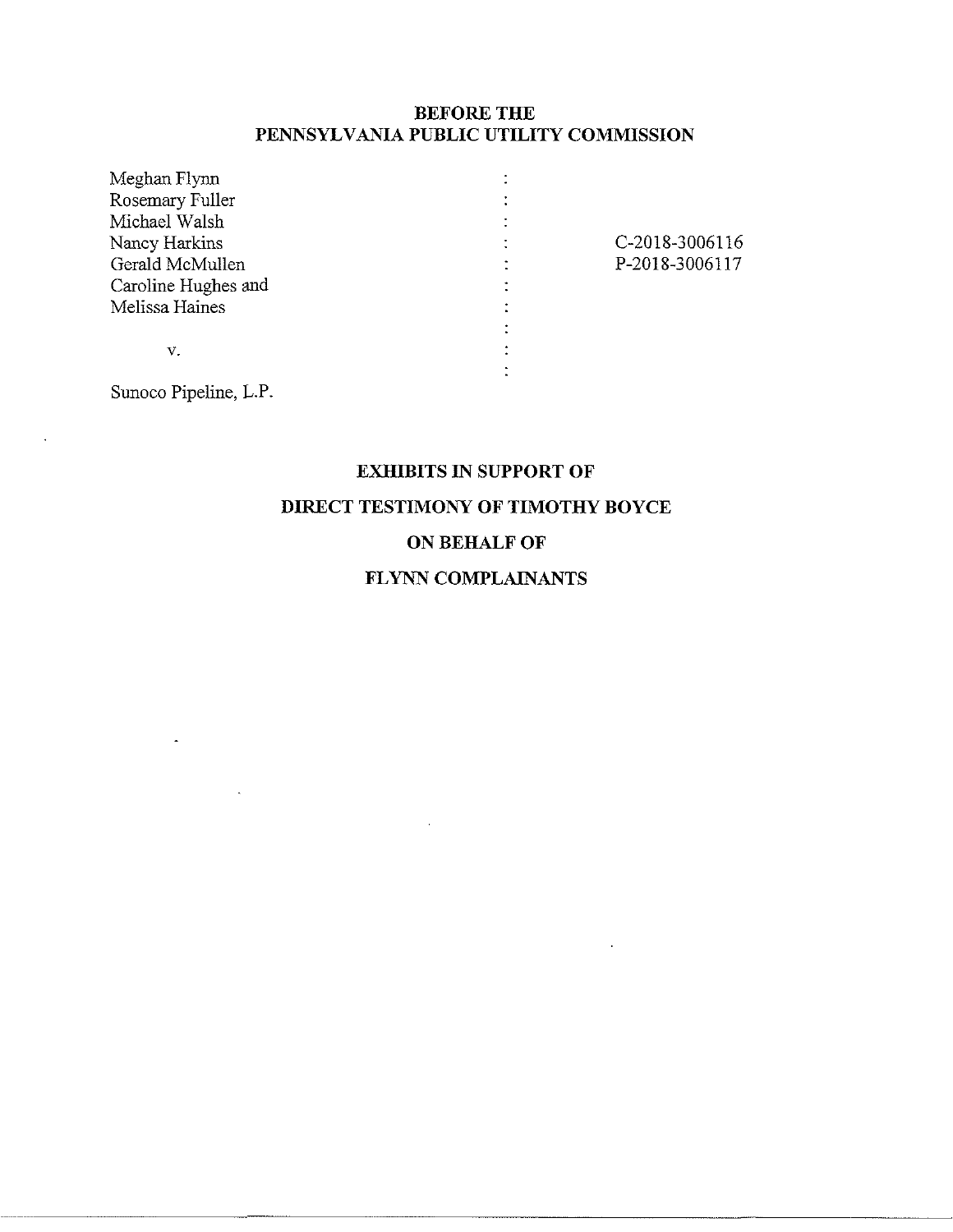**EX. BOYCE -1**

 $\ddot{\phantom{a}}$ 

 $\sim$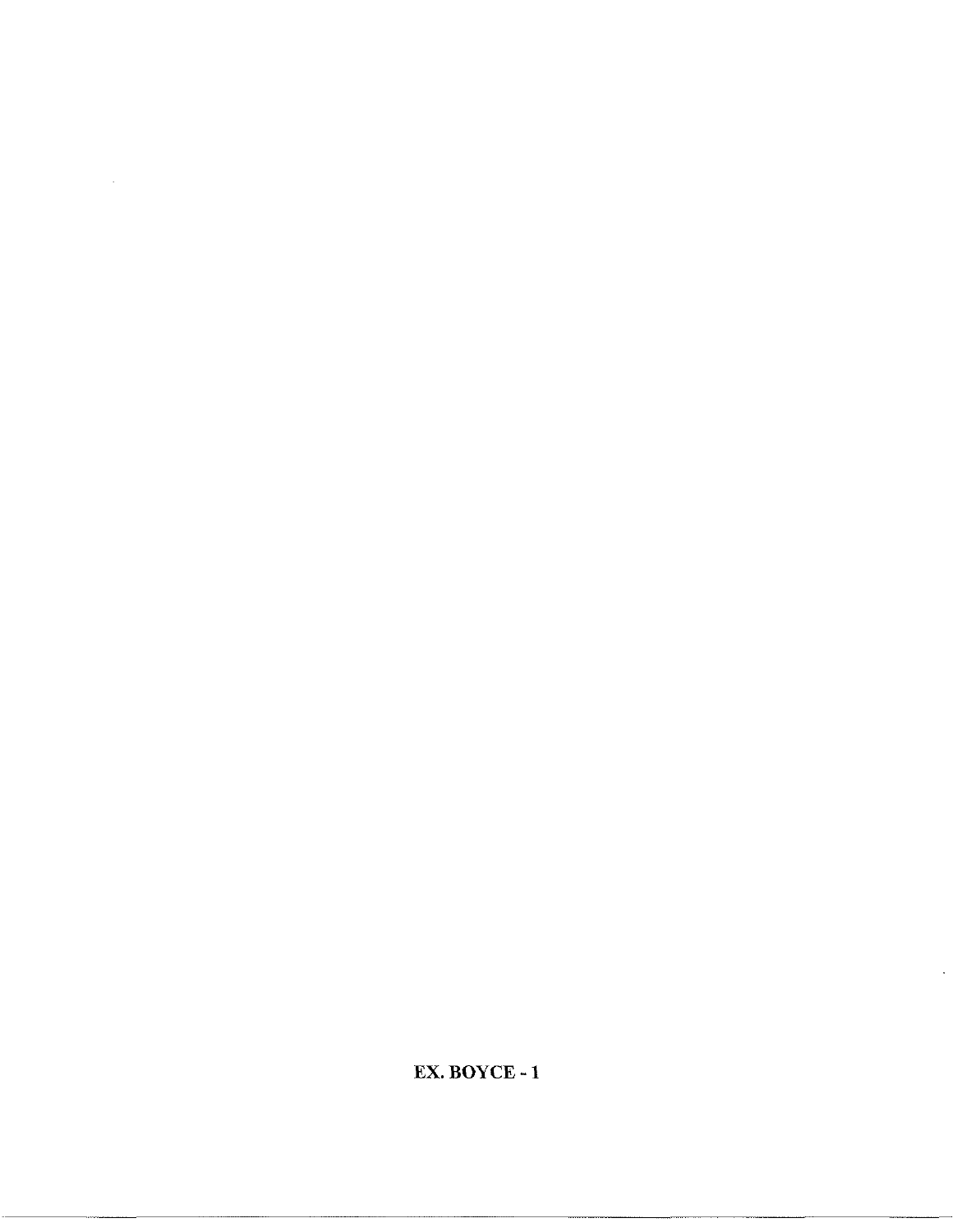### **CURRICULUM VITAE OF TIMOTHY BOYCE**

Timothy Boyce holds a Degree in Finance from Temple University and a Master of Science degree in Public Safety from Saint Joseph's University. Mr. Boyce served for 27 years in the Upper Darby Fire Department where he rose to the Rank of Deputy Chief. Concurrently, he served as the District Attorney's Homeland Security Coordinator for 10 years.

In the Fall of 2016, Mr. Boyce was appointed by Delaware County Council to be Director of the Delaware County Department of Emergency Services, where he leads 130 employees and oversees operations of the County 911 Center. The Emergency Services Department has the responsibility to support public safety agencies, programs and initiatives that protect the people, institutions and culture of Delaware County.

In his capacity as Director, Mr. Boyce represents Delaware County on the South East Pennsylvania Regional Terrorism Task Force. His Department also coordinates specialized emergency services like urban search  $\&$  rescue, mass care, the emergency operations center and the County's certified hazardous materials response teams.

The Delaware County Department of Emergency Services is a 24-hour emergency communications center and emergency management agency that is responsible for the 911 calls of48 municipalities spread across 184 square miles in Delaware County. These calls can be related to the necessity of police, fire or emergency medical services.

Nearly 2,500 911 calls are answered each day for over 40 law enforcement agencies, 65 fire departments and 31 emergency medical services agencies. There are 12 emergency services that are managed, including the Delaware County Citizen's Corps.

Mr. Boyce's personal and professional interests reflect his commitment to serving the community. He is a founding and sustaining member of the Heroin Task Force, the Law Enforcement Chaplains Association and the Safe Schools Committee. He also serves on several volunteer boards that focus on public safety, education and community health.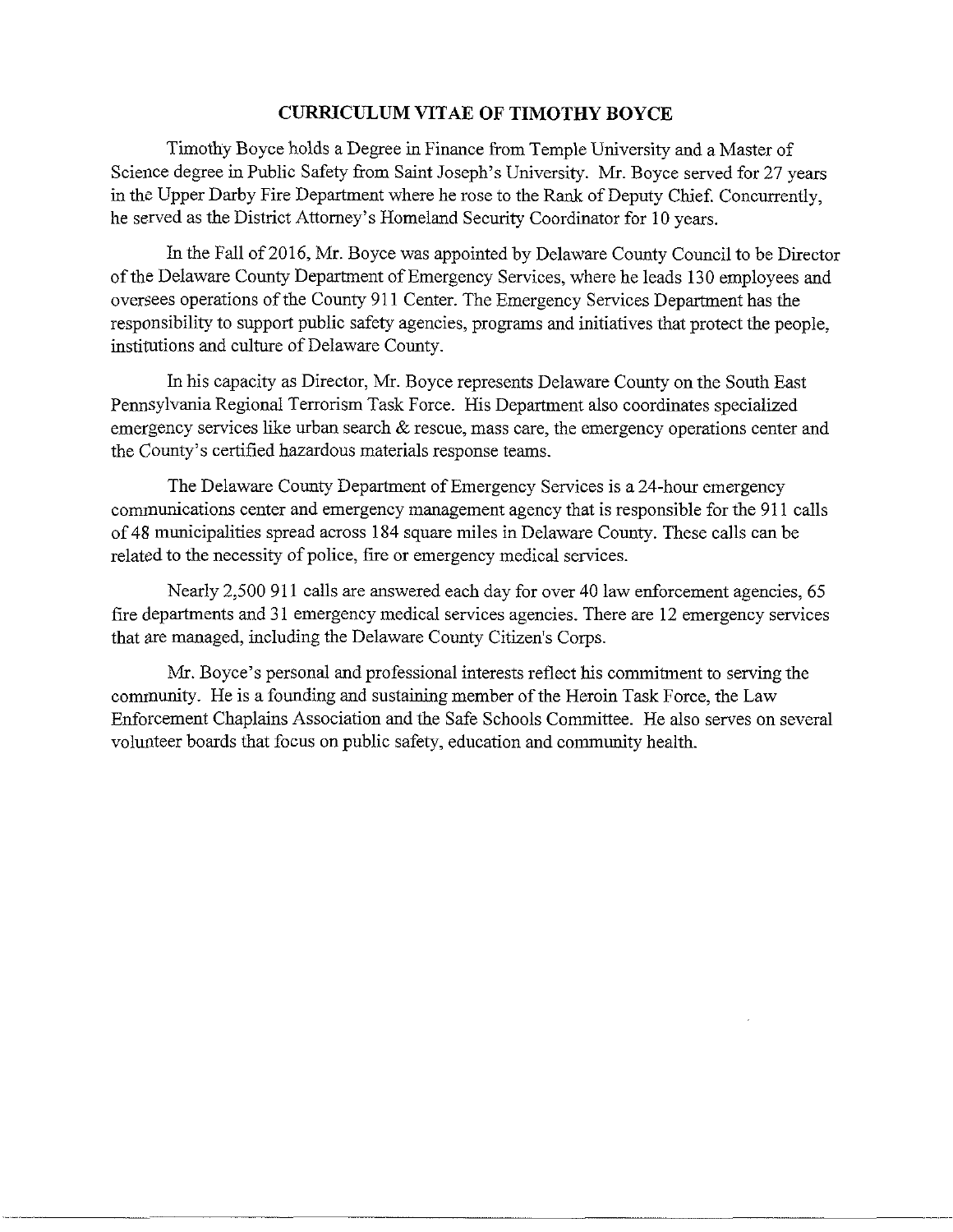# **Ex. BOYCE - 2**

 $\mathcal{L}^{\text{max}}_{\text{max}}$ 

 $\sim 10^{-1}$ 

 $\bar{L}$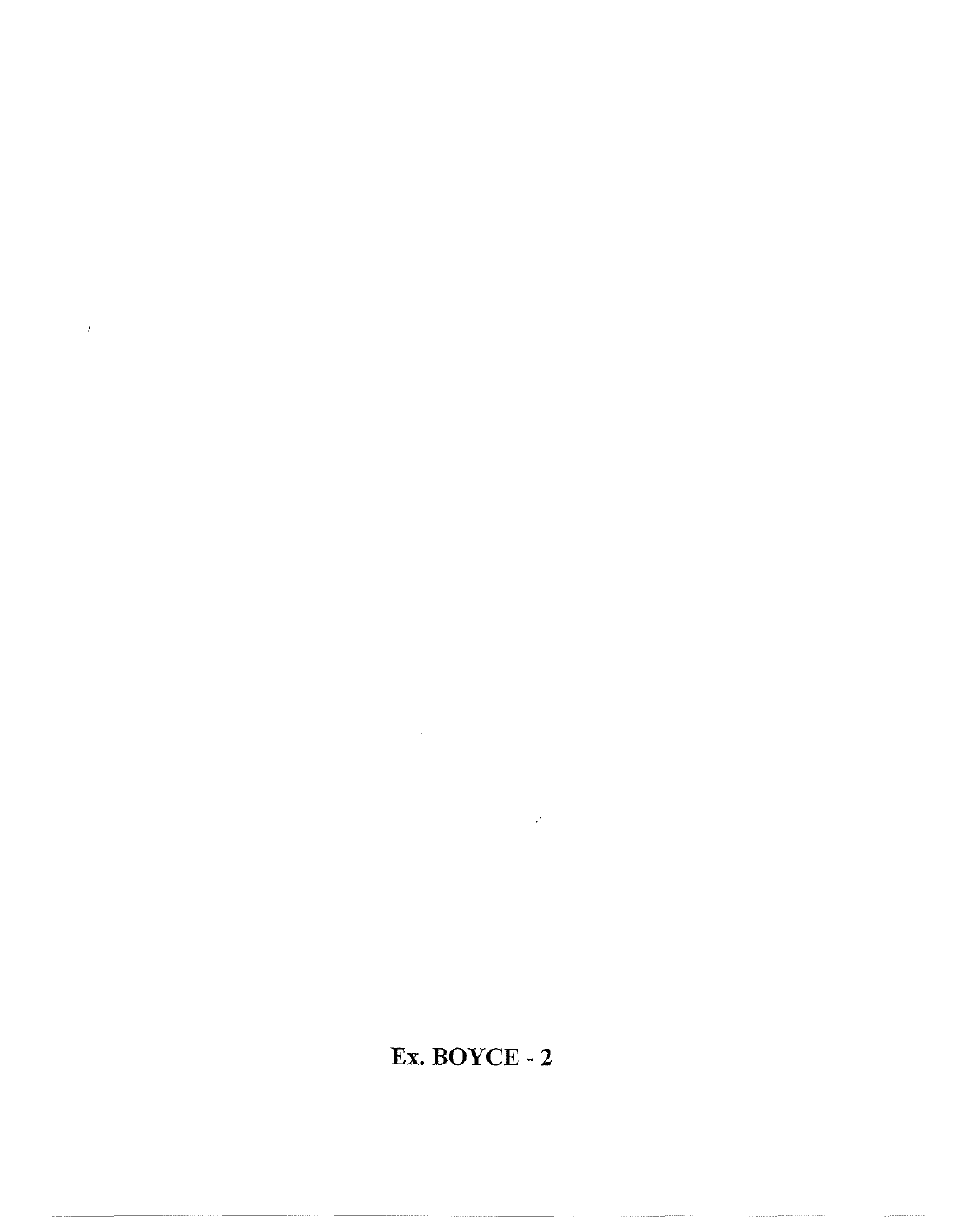

U.S. Department of Transportation

**Pipeline and Hazardous Materials Safety Administration** 840 BearTavern Road, Suite 300 West Trenton, NJ 08628 609.771.7800

# **NOTICE OF PROBABLE VIOLATION and**

# **PROPOSED COMPLIANCE ORDER**

### **OVERNIGHT EXPRESS DELIVERY**

May 17,2019

Greg McIlwain Senior VP, Operations Sunoco Pipeline, L.P. 1300 Main Street Houston, TX 77002

**CPF 1-2019-5006**

DearMr. McIlwain:

On August 1-2, October 9-11, October 15-19, and November 5-8 of 2018, a representative from the Pipeline and Hazardous Materials Safety Administration (PHMSA), pursuant to Chapter 601 of 49 United States Code (U.S.C.), performed an inspection of Sunoco Pipeline, L.P. 's (Sunoco) GRE Flow Reversal / Repurposing Project on the Mariner East 2 pipeline system located in Pennsylvania. Sunoco is a subsidiary of Energy Transfer Operating, L.P. (ET).

As a result of the inspection, it is alleged that you have committed probable violations of the Pipeline Safety Regulations, Title 49, Code of Federal Regulations (CFR). The items inspected and the probable violation(s) are:

#### **L § 195.106 Internal design pressure.**

**(b) The yield strength to be used in determining the internal design pressure under paragraph (a) ofthis section is the specified minimum yield strength. Ifthe specified minimum yield strength is not known the yield strength to be used in the design formula is one ofthe following:**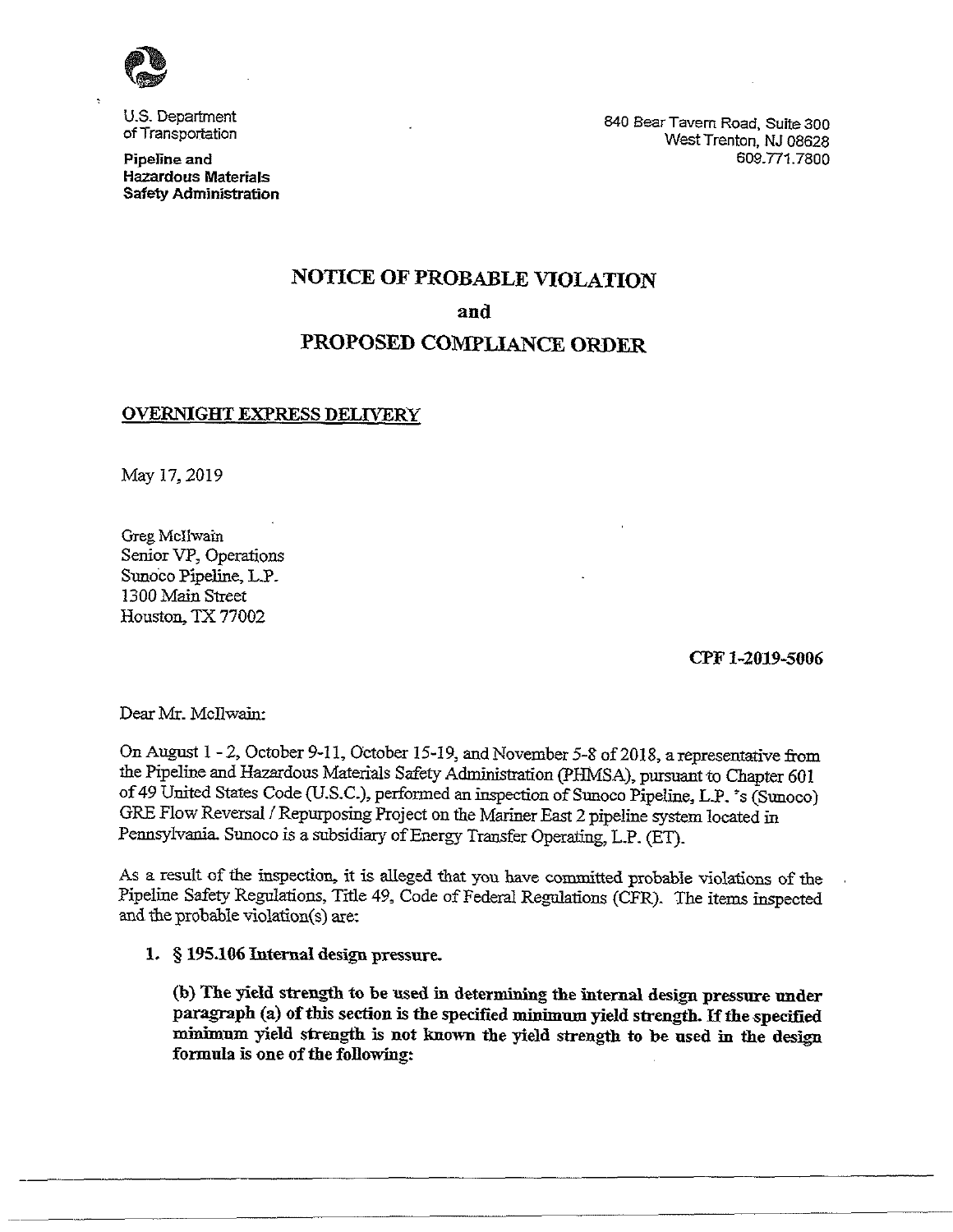**(i) The yield, strength determined by performing all of the tensile tests of ANSI/API Spec 5L (incorporated by reference, see § 195.3) on randomly selected specimenswith the followingnumber oftests:**

| <b>Pipe Size</b>                                            | No. of Tests                  |  |
|-------------------------------------------------------------|-------------------------------|--|
| Less than 6 5/8 in (168 mm) nominal outside diameter        | One test for each 200 lengths |  |
| 6 5/8 in through 12 3/4 in (168 mm through 324 mm)          | One test for each 100 lengths |  |
| Larger than 12 3/4 in (324 mm) nominal outside<br>diameter. | One test for each 50 lengths  |  |

Sunoco failed to determine the design yield strength of pipe in accordance with § 195.106(b)(l)(i). Specifically, Sunoco failed to perform ANSI/API Spec 5L tensile tests on a sufficient number of randomly selected specimens of pipe from the Glen Riddle to Elverson segment (GRE Segment) of its 12-inch PTBR to MNTL pipeline to validate the design yield strength utilized for determining internal design pressure.

During review of Sunoco's flow reversal and repurposing project of the GRE Segment, PHMSA evaluated Sunoco's integrity management-plan, including pipe material records, in light of a proposed change in transported product from refined petroleum products to highly volatile liquid (HVL) service. The reversal andrepurposing project encompassed approximately 25 miles of existing, predominantly 1937 vintage 12-inch diameter pipe in Chester and Delaware counties of PA, and was pursued to mechanically complete serviceability of newly constructed portions of the 20-inch ME2 and 16-inch ME2X pipelines.

ME2 is poised to transport batched propane and butane from Scio, Ohio to Marcus Hook, PA. The proposed re-route and reversal tied new 20-inch diameter ME2 pipe to existing sections of 1937 vintage 12-inch pipeline at the Fairview valve station. It then followed the 12-inch pipeline until the Glen Riddle Junction valve station, where it tied into newly completed 16-inch diameter ME2X pipe and continued to Twin Oaks, where the ME2 pipeline continues as planned as a new dual 12-inch pipeline. The maximum operating pressure .(MOP) of the 20-inch pipeline and the Id-inch pipeline is 1,480 psi. The MOP forthe existing 12-inch GRE pipeline segment was identified by Sunoco to be 1,248 psi.

During the inspection, PHMSA requested and reviewed pertinent records associated with a 2016-2017 rehabilitation project of the 12-inch PTBR to MNTL pipeline. This project included inline-inspection, pipe-repair and/or replacements, and hydrostatic testing to support a new MOP of 1,248 psi. Priorto the rehabilitation project, the GRE Segment's MOP was limited to 950 psi based on historical operation.

PHMSA's review of integrity management records noted several discrepancies and/or omissions with respect to pipe material records, including validation of pipe grade or specified minimum yield strength for the 1937 vintage pipe that had undergone an MOP upgrade from 950 psi to 1248 psi in 2017. Sunoco attempted to validatematerial strength records by providing supporting documentation depicting that the only material grades for  $12$ -inch diameter  $0.375$ " wall thickness

120195006 NOPV-PCO 05172019 (162303).docx Page 2 of 10

(1)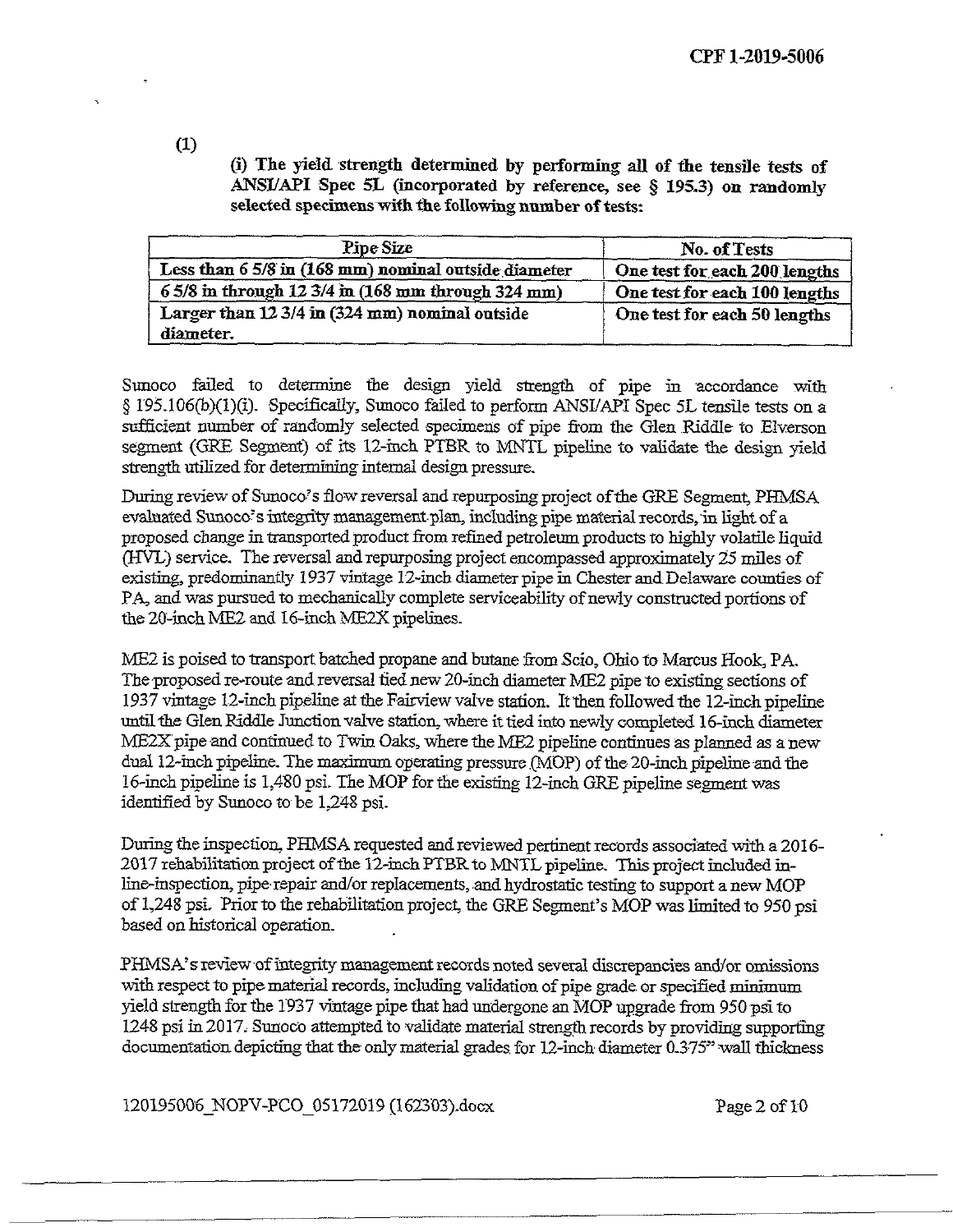Pipeline letter to National Tube seeking an inventory credit, 1969 Atlantic Pipeline System pipe manufactured by National Tube during 1937 was API 5L Grade B. The documentation provided included a 1935 catalogue for pipe manufacturing at National Tube, a 1937 Keystone information, and a 1937 letter depicting delivery receipts for pipe transported to local yards. However, the documentation did not incorporate material testing reports (MTRs), purchase orders or other material certification reports.

Pertinent to the aforementioned is PHMSA Advisory Bulletin ADB-2014-04, issued to alert operators of hazardous liquid and gas transmission pipelines of the potential significant impact flow reversals, product changes, and conversion to service may have on the integrity of a pipeline.

Per the advisory, the section for O&M and Integrity Management Requirements and Considerations summarizesthat (emphasis added) "integrity depends on accurate records to make suitable decisions. **Operators should validate materialand strength test recordsfor all affected segments ofpipe as reminded in an advisory bulletin (ADB-12-06) published on** May 7, 2012; 77 FR 26822 titled: Pipeline Safety: Verification of Records. If the operator is missing records, they should create and implement aplanto obtain material documentation.**If mechanical and/or chemical properties (mill test reports) are missing, the plan should require destructive tests to confirm material properties ofpipetine. Certain high risk pipelines merit a greater level of due diligence.** While a newhydrostatic pressure testwith a spike test is an important part of confirming the integrity of a pipeline, it may not be advisable to perform flow reversals, product changes or conversion to service under the following conditions:

• Grandfathered pipelines that operate without a Part 192, Subpart J pressure test or where sufficient historical test or material strength records are not available.

• LF-ERW pipe, lap welded, unknown seam types and with seam factors lessthan 1.0 as defined in Sec. Sec. 192.113 and 195.106.

• Pipelines that have had a history offailures and leaks most especially those due to stress corrosion cracking, internal/ external corrosion, selective seam corrosion or manufacturing defects.

- Pipelines that operate above Part 192 design factors (above 72% SMYS).
- Product change from unrefined products to highly volatile liquids."

Subsequent to the material verification concerns raised by PHMSA during inspection of the proposed flow reversal project in October of 2018, Sunoco ultimately pursued material testing of twelve pipe samples taken from previously removed sections of the 12-inch PTBR-MNTL pipeline. Three of these samples fell outside the limits of the GRE segment reversal project, and two were conducted on 1967/1968 vintage pipe. In addition, Sunoco conducted in-situ material property validation testing for one joint of pipe, which in-line inspection records noted was logged with a wall thickness of 0.432" and material grade (SMYS) of 24000 psi.

120195006\_NOPV-PCO\_05172019 (162303).docx Page 3 of 10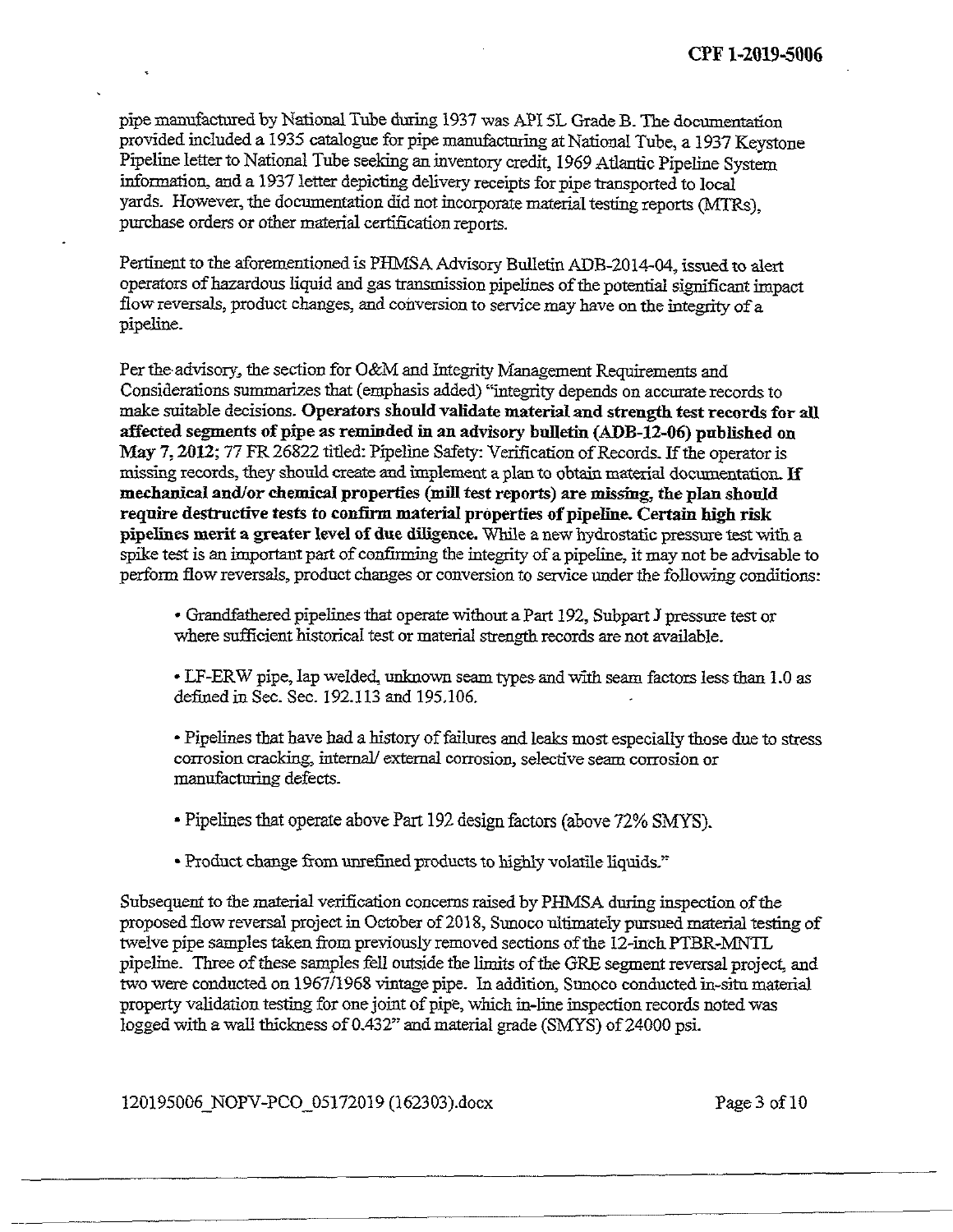As a result. Sunoco conducted material validation which included tensile tests prescribed by ANSI/API Spec 5L or other acceptable method for a total of 7 locations within the 24.5 mile GRE segment affected by the reversal and new MOP. The testing predominantly targeted 1937 vintage. 12.750-inch diameter, 0375-inch wall thickness pipe and was based upon availability of specimens rather than random selection. Therefore, the representative sampling failed to meet the requirements of  $\S$  195.106(b)(1)(i) with respect to the number of tests required.

### **2. § 195^440 Public awareness.**

**(c) The operatormustfollow the generalprogram recommendations,including baseline and supplemental requirements ofAPI RP1162, unless the operator providesjustification in its program or procedural manual as to why compliance with all or certain provisions ofthe recommended practice is not practicable and not necessaay for safety.**

Sunoco failed to follow recommended practice API RP 1162 (IBR, see  $\S$  195.3). Specifically, Sunoco failed to tailor its communications coverage area (buffer) to fit its particular pipeline, location, and potential impact consequences.

During review of Sunoco's flow reversal and repurposing project involving the 12-inch PTBR to MNTL pipeline segment. PHMSA evaluated Sunoco's Public Awareness Program (Public Awareness Plan HLA.17 and HLI.40 04012018) in light of a proposed change in transported product from refined petroleum products to highly volatile liquid (HVL) service (specifically natural gas liquids mainly comprised of propane and butane). As part of the inspection, PHMSA requested and reviewed pertinent risk assessments, including  $3<sup>rd</sup>$  party consultant reports completed forthe 12-inch reversal section and newly constructed portions of'the ME2 project titled Hazard Assessment of the Proposed Mariner East 2 Pipeline (Stantec 03272017), Pipeline Flow Reversal Assessment (Dynamic Risk 10052018) and Mariner East 2 Pipeline Re-Route near Chester and Delaware, Pennsylvania - Butane Spill Assessment(StantecFinal 10152018).

During initial review of the Stantec 03272017 report covering the 20-inch diameter ME2 project. PHMSA noted that dispersion and thermal radiation consequence modelling results for accidental releases under Section 5.4 noted:

...the maximum distance to the LFL along the entire pipeline route was predicted to be<br>
The maximum predicted distances to thermal radiation consequences along the<br>
entire pipeline were: Survey Medicine The maximum predicted distances to thermal radiation consequences along the

The report also negated the consequence of multiple releases based on the fact that the pipelines are buried and failure of one would require exposure of another, including ignition, to sufficiently heat and damage the adjacent line. Although PHMSA acknowledges the assessment, exception istaken for valve and pump station locations where multiple pipelines transporting various commodities exist aboveground. These locations undoubtedly incorporate a higher potential of risk and increased public impact in the event of multiple pipeline failures.

120195006 NOPV-PCO 05172019 (162303),docx Page 4 of 10

*Information redacted by Sunoco may be requested under POIA, 5 U.S.C. 552. If requested, the mformatiGn will be evaluated bv PHMSA far auv aadlicab'le FOIA-exetnotions.*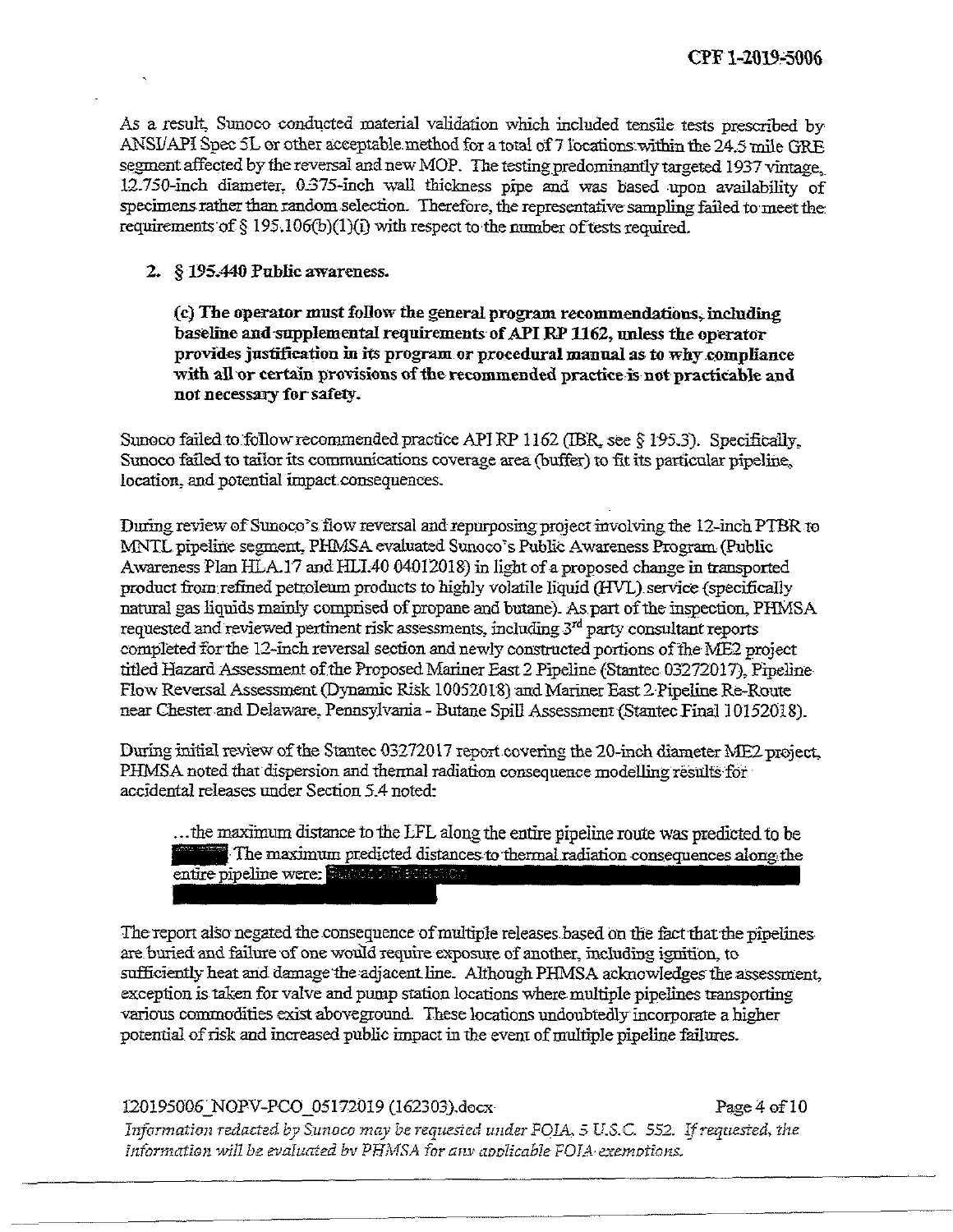Furtherinspection noted that Sunoco's original Public Awareness Plan specified mailings to the affected public located 660 feet on either side of the proposed HVL transmission line, and Sunoco noted that this was to be applicable to the entire ME2 project including the repurposing/reversal section.

During numerous meetings regarding the project held in August 2018. PHMSA conveyed concerns associated with Sunoco's current 660-foot buffer for the HVL service citing API RP 1162 requirements that clearly state, "The transmission operator should tailor its communications coverage area (buffer) to fit its particular pipeline, location, and potential impact consequences."

In addition, review of the subsequent Dynamic Risk 10052018 report noted that a separate consequence assessment was completed by ET and provided to Dynamic Risk. This analysis showed that any release from nearly any location along the reversal segment would be expected to impact high consequence areas as defined by  $\S$  195.450. The report further concluded that:

...due to significantly different consequences of a pipeline failure in NGL versus prior service, the prior emergency response plans and public awareness programs for the segment would be inappropriate for application to an NGL pipeline. Energy Transfer should ensure emergency response plans and public awareness programs are updated appropriately, including outreach to both internal and external stakeholders such as local first responders.

The Stantec 10152018 report, focused on consequence modelling of a butane spill for the reroute of a 29-mile section of the ME2 pipeline project between Wallace Township and Aston, Pennsylvania due to the potential risk forthe formation of a butane evaporating pool in the vicinity ofrelease.

The report concluded that (emphasis added) "spill modeling used the source characterization to predict the extents ofspill areas at 100-foot increments along the re-routed pipeline section. The spill model included evaporative and boiling effects based on the thermo-physical properties of butane and varying meteorology, including changes in wind speed and temperature. Suncee Resaction

During follow-up meetings held in October 2018, Sunoco conveyed that they had modified their Public Awareness Plan coverage area by extending it to a 1000' buffer on either side of the pipeline. Sunoco stated the basis for the increase was solely in response to PHMSA's concern and request conveyed during prior meetings. Due to the statement, PHMSA requested a formal response to support the 1000' communication coverage limit, which was provided in November 2018.

Sunoco's response, dated November 2, 2018, explained the basis for selection of a 1000° buffer and extent of communication with the Affected Public. The response stated, in part (emphasis added)44After **a discussion with representatives from the Pipeline and Hazardous Materials Safety Administration and the Pennsylvania Public Utilities Commission in August 2018, an internal company review was performed and a determination was made to increase the buffer beyond the required 660 feet to 1,000 feet for all company-operated NGL pipelines**

120195006 NOPV-PCO 05172019 (162303).docx Page 5 of 10

*Information redacted by~Sunoco may be requested under FOIA., 5 U.S.C. 552. Ifrequested, the*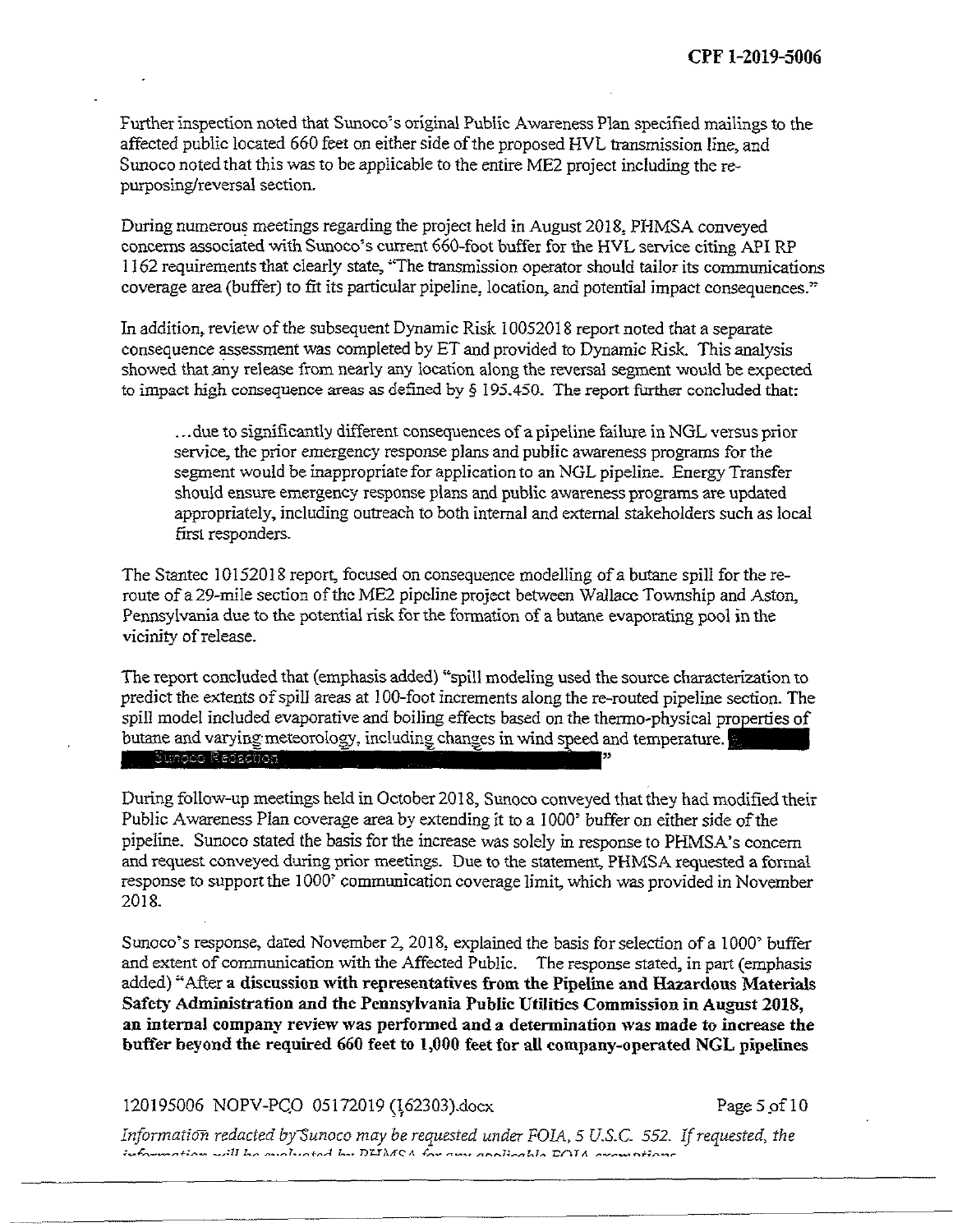7

/

**for the 2018 distribution ofpipeline safety messages to the AffectedPublic. The increase to a 1,000 foot buffer is notjustin high population areas, but in ah areas along NGL pipelines, and exceeds the basic requirements ofRP 1162 by more than 50 percent."** The response did not include any reference to the aforementioned Flow Reversal and/or Hazard Assessments.

Sunoco's Public Awareness Program should clearly state their buffer(s) and howthey were determined and/or rational for selection. Per  $\S$  195.440(c), an operator "must follow the general program recommendations of API RP 1162, including baseline and supplemental requirements of API RP 1162, unless the operator provides justification in its program or procedural manual as to why compliance with all or certain provisions of the recommended practice is not practicable and not necessary for safety."

PHMSA takes exception with the fact that no reference to the established risk assessments and/or vapor dispersion modellmg reports were included.

The following sections of API RP 1162 state, in part (emphasis added):

3 StakeholderAudiences

...The operator should consider tailoring its communication coverage area to fit its particular pipeline location and release consequences. The operator would be expected to consider areas of consequence as defined in federal regulations. Where specific circumstances suggest a wider coverage area for a certain pipeline location, the operator should expand its communication coverage area as appropriate.

6.1 CONSIDERATIONS FOR SUPPLEMENTAL ENHANCEMENTS FORTHE BASELINE PROGRAM

 $\ddot{\phantom{a}}$ 

*tr*

6.3.1 The Affected Public Consideration should be given to supplemental program enhancement where:

The **potential for concern about consequences of a pipeline emergency is heightened.** Consideration should be given to **widening the coverage area for: - HVL pipelines in high population areas, extend the coverage area beyond the l/Sth mile minimum distance each side ofthe pipeline**

- Large diameter, high pressure, high volume pipelines where a pipeline **emergency would likely affectthe public outside ofthe specified minimum coverage area extend the coverage area to awider distance** as deemed prudent.

Therefore, Sunoco failed to follow the general program recommendations of AP RP 1162 prescribed by § 195.440(b) by neglecting to identify and educate the affected public whose safety could potentially be compromised in the event of an unintended release of product from the ME2 pipeline. Specifically, by not tailoring its communications coverage area (buffer) to areas of consequence recognized in pertinent risk assessment reports, and by not presenting reasonable

120195006\_NOPV-PCO\_05172019 (162303).docx Page 6 of 10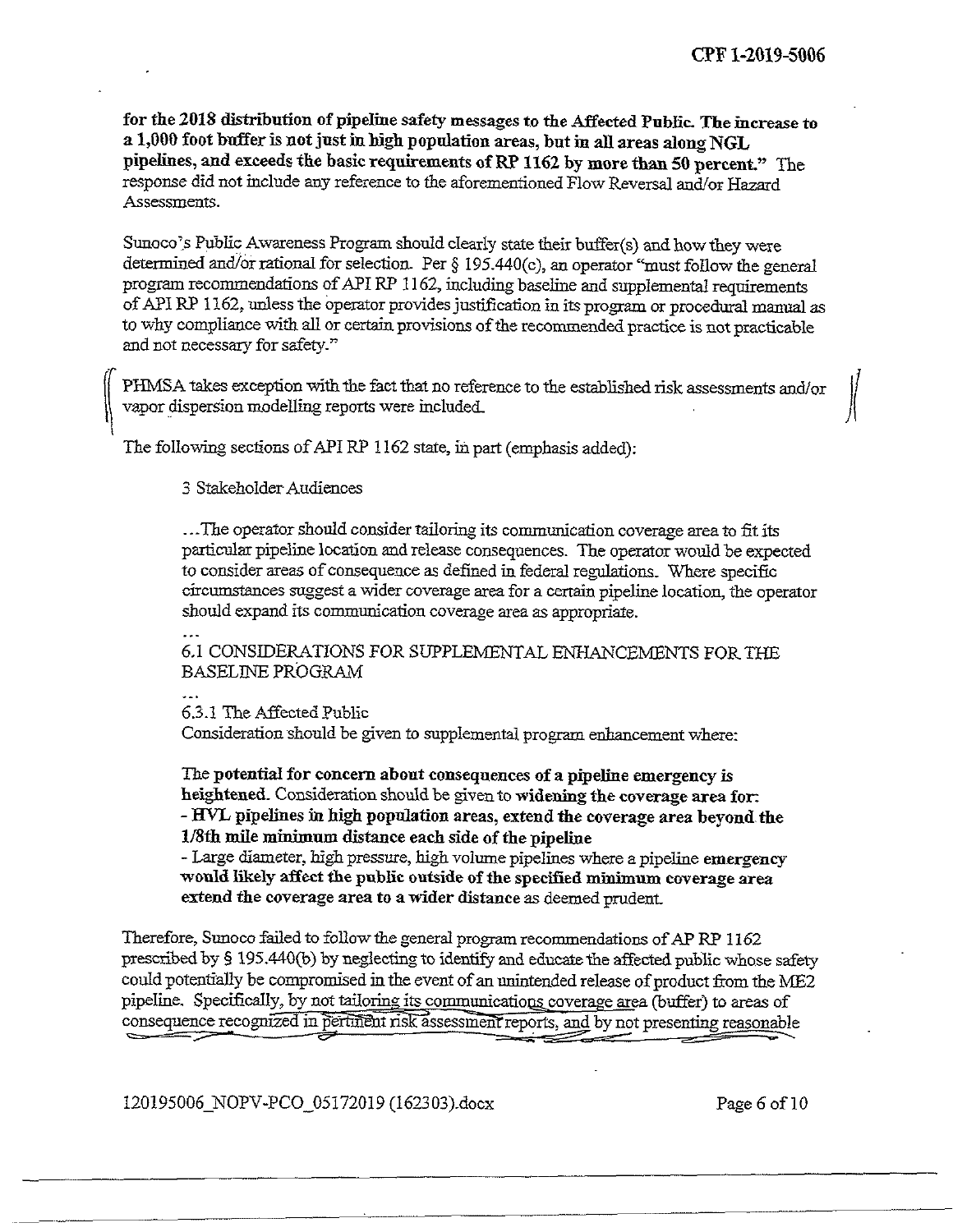justification, Sunoco failed to tailor its buffer to the particular pipeline, location, and potential impact consequences as required by API RP 1162 (IBR, see  $\S$  195.3).

### Proposed Compliance Order

Under 49 U.S.C.  $\S$  60122 and 49 CFR  $\S$  190.223, you are subject to a civil penalty not to exceed \$213,268 per violation per day the violation persists, up to a maximum of \$2,132,679 for a related series of violations. For violation occurring on or after November 2, 2015 and before November27, 2018, the maximum penalty may not exceed \$209,002 perviolation per day, with a maximum penalty not to exceed \$2,090,022. For violations occurring prior to November 2. 2015, themaximum penaltymay not exceed \$200,000 per violation per day, with amaximum penalty not to exceed \$2,000,000 for a related series of violations.

We have reviewed the circumstances and supporting documents involved in this case, and havs decided not to propose a civil penalty assessment at this time.

With respect to items 1 and 2, pursuant to 49 U.S.C. § 60118, the Pipeline and Hazardous Materials Safety Administration proposes to issue a Compliance Order to Sunoco Pipeline L.P. Please refer to the*Proposed Compliance Order,* which is enclosed and made apart ofthis Notice.

### Response to this Notice

Enclosed as part ofthis Notice is a document entitled*Response OptionsforPipeline Operatorstn Compliance Proceedings.* Please refer to this document and note the response options. All material you submit in response to this enforcement action may be made publicly available. If you believe that any portion of your responsive material qualifies for confidential treatment under 5 U.S.C. 552(b), along with the complete original document you must provide a second copy of the document with the portions you believe qualify for confidential treatment redacted and an explanation of why you believe the redacted information qualifies for confidential treatment under 5 U.S.C. 552(b).

Following the receipt of this Notice, you have 30 days to submit written comments, or request a hearing under 49 CFR § 190.211. If you do not respond within 30 days of receipt of this Notice, this constitutes a waiver of your right to contest the allegations in this Notice and authorizes the Associate Administrator for Pipeline Safety to find facts as alleged in this Notice without further notice to you and to issue a Final Order. If you are responding to this Notice, we propose that you submit your correspondence to my office within 30 days from receipt of this Notice. This period may be extended by written request for good cause.

Please submit all correspondence in this matter to Robert Burrough, Director, PHMSA Eastern Region, 840 Bear Tavern Road, Suite 300, West Trenton, New Jersey 08628. Please refer to **CPF 1-2019-5006** on each document you submit, and whenever possible provide a signed PDF copy in electronic format. Smaller files may be emailed to robert.burroush@dot.gov. Larger files should be sent on a USB flash drive accompanied by the original paper copy to the Eastern Region Office.

Additionally, ifyou choose to respond to this (or any other case), please ensure that any response letter pertains solely to one CPF case number.

120195006 NOPV-PCO 05172019 (162303).docx Page 7 of 10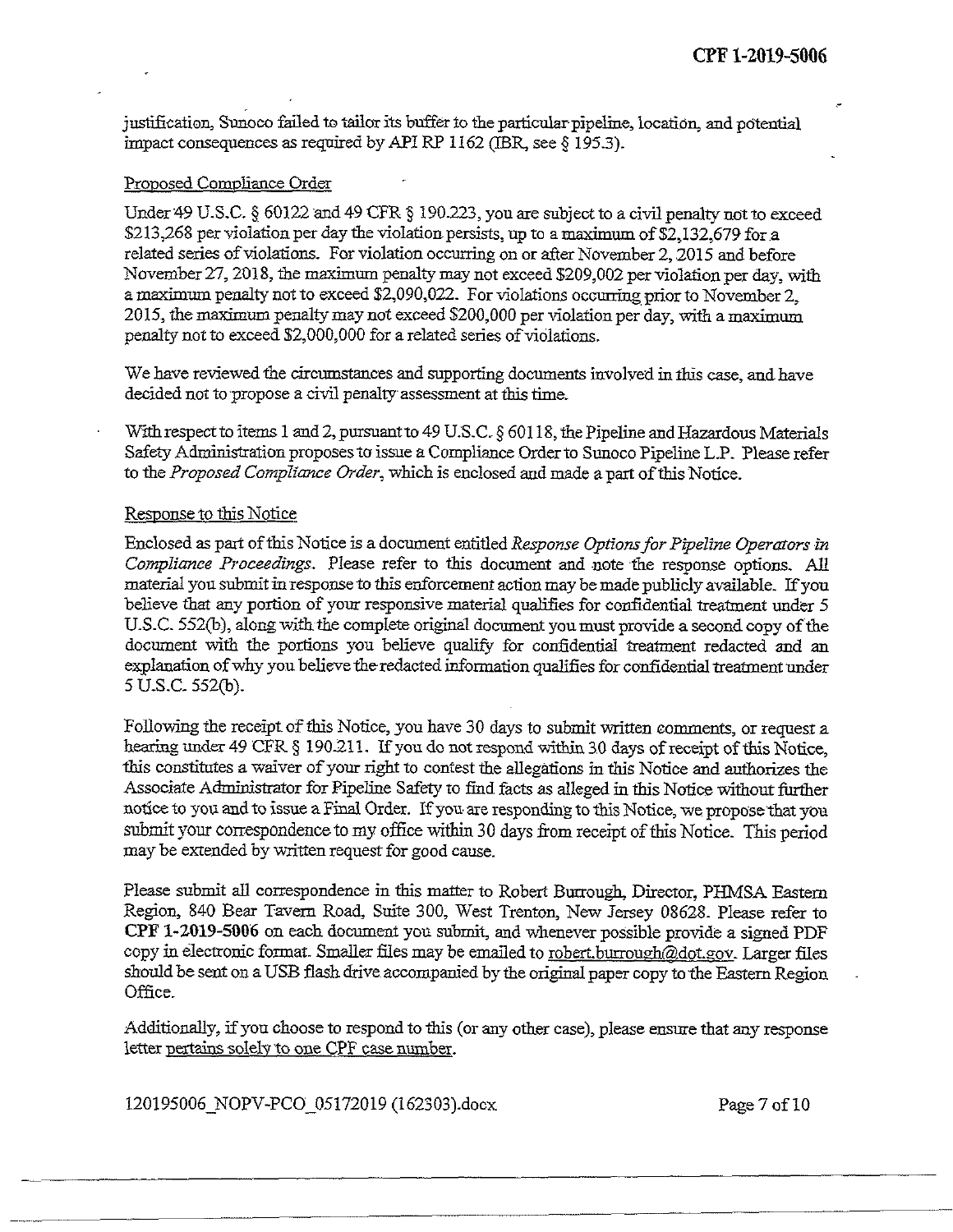**CPF 1-2019-5006**

Sincerely,

Robert Burrough Director, Eastern Region Pipeline and Hazardous Materials Safety Administration

Enclosures: *ProposedCompliance Order Response OptionsforPipeline Operators in ComplianceProceedings*

120195006\_NOPV-PCO\_05172019 (162303).docx Page 8 of 10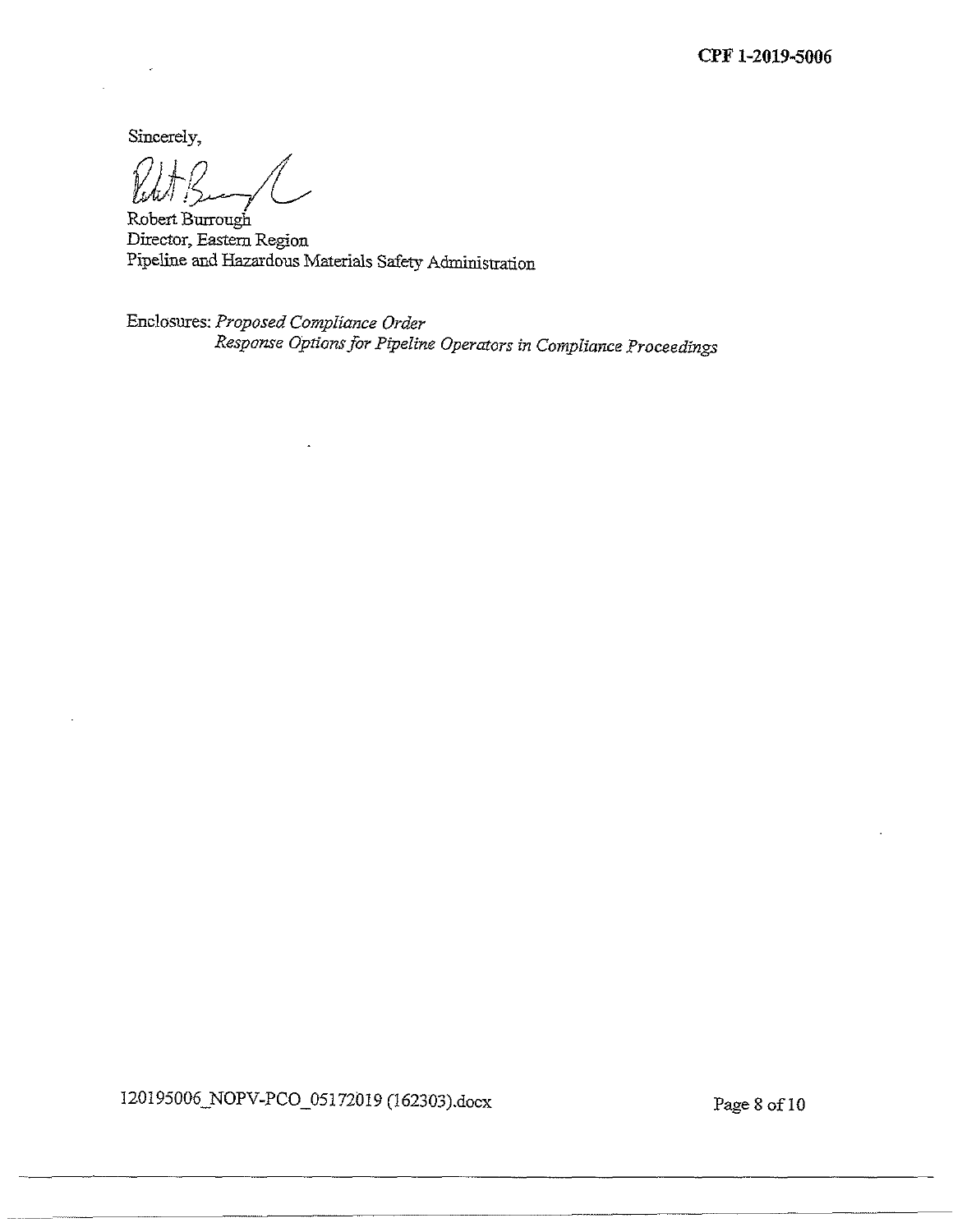## **PROPOSED COMPLIANCE ORDER**

Pursuant to 49 United States Code § 60118, the Pipeline and Hazardous Materials Safety Administration (PHMSA) proposes to issue to Sunoco Pipeline, L.P. a Compliance Order incorporating the following remedial requirements to ensure the compliance of Sunoco with the pipeline safety regulations:

- 1. With respect to Item Number 1 of the Notice pertaining to Sunoco's failure to meet the requirements of  $\S 195.106(b)(1)(i)$  regarding the number of tests required to validate specified minimum yield strength for the Glen Riddle to Elverson (GRE) segment of its 12inch PTBR-MNTL pipeline, Sunoco shall complete at a minimum, the following actions:
	- a. Evaluate the GRE segment to determine the appropriate representative sampling of pipe joints required under § 195.106(b)(1)(i), and complete tests per ANSI/API Spec 5L in order to, at a minimum, validate that the segment is comprised of Grade B pipe. The order is applicable to all pipe, regardless of vintage, where the specified minimum yield strength is unknown due to inadequate or missing records.
	- b. Ifthe GRE pipeline segment affected by Item <sup>1</sup> ofthis order is in service atthe time of receipt of this notice, actions shall immediately be taken to limit operation so that its original MOP of950 psi or an MOP based on design pressure formula utilizing 24000 psi as the specified minimum yield strength, whicheverisless, is not exceeded. The MOP limitation shall stand until such time the finding under 49 CFR195 has been satisfactorily remediated.
	- c. Within 10 days of the issuance of the Final Order, provide a written plan addressing implementation of compliance order Item 1, and the process for any remedial action required by 49 CFR 195, including excavation and testing schedules, ifwarranted.
- 2. With respect to Item Number 2 of the Notice pertaining to Sunoco's failure to follow the general program recommendations of API RP 1162 prescribed by  $\S$  195.440(b) by neglecting to identify and educate the affected public whose safety could potentially be compromised in the event of an unintended release of product from the ME2 pipeline, Sunoco shall complete at aminimum, the following actions:
	- a. Modify its Public Awareness Plan (PAP) applicable to the newME2 pipeline, including any temporary reversal and repurposed portions of the existing 12-inch PTBR to MNTL pipeline and any components of the new 16-inch ME2X pipeline which will be utilized to facilitate transportation of HVLs. Sunoco shall expand their communication coverage area for Stakeholder Audience Identification, as defined by API RP 1162, consistent with areas of potential impact for their pipeline facilities. Sunoco shall also update their PAP to reflect communication buffer area(s) and information on how buffer(s) were determined and/or rational for selection.
	- b. Should the modification be deemed unwarranted, Sunoco shall provide justification in its program or procedural manual as to why compliance with all or certain provisions ofthe recommended practice is not practicable and not necessary for safety, specifically, education of Stakeholder Audiences that were concluded to be susceptible to product dispersion and/or thermal radiation impact.

120195006 NOPV-PCO 05172019 (162303).docx Page 9 of 10